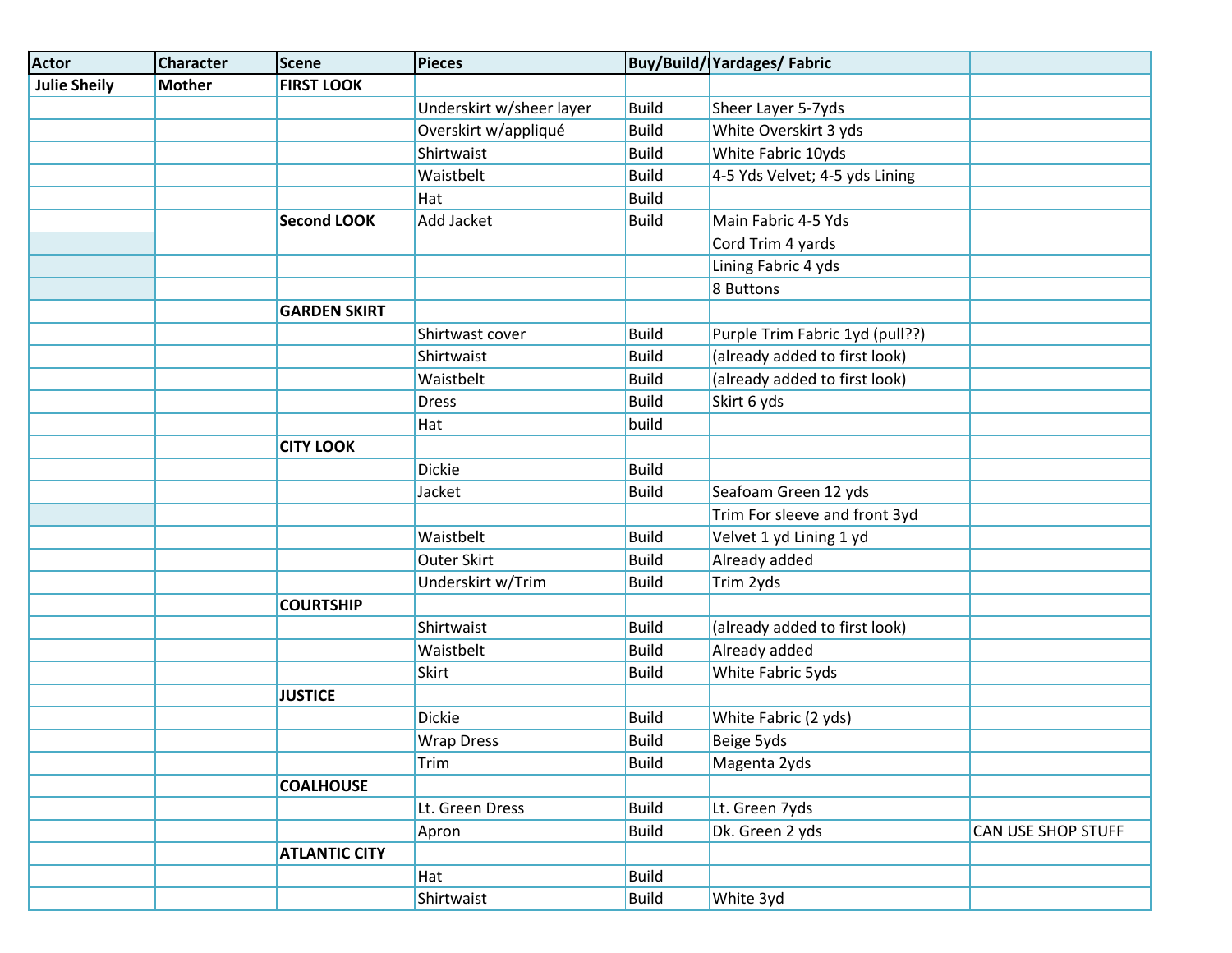|                       |                         |                      | Shirt                    | Build              | White 5yd                     |                         |
|-----------------------|-------------------------|----------------------|--------------------------|--------------------|-------------------------------|-------------------------|
|                       |                         |                      | <b>Belt</b>              | <b>Build</b>       | Lt. Blue Satin 1 1/2 Yds      |                         |
|                       |                         |                      |                          |                    |                               |                         |
|                       |                         | <b>FINALE</b>        |                          |                    |                               |                         |
|                       |                         |                      | Red/Rust Dress           | <b>Build</b>       | 6yd Chiffon 6yd Red           | $25.45 + 21.60 = 47.05$ |
|                       |                         |                      | Grey Jacket              | <b>Build</b>       | Grey 3yd                      |                         |
| <b>Emily Collins</b>  | <b>Sob Sister</b>       |                      | Skirt                    | <b>Build</b>       | Brown 5yd                     |                         |
|                       | <b>Vacationer</b>       |                      | Skirt                    | <b>Build</b>       | White 20 yd                   |                         |
| <b>Kelsey Fortier</b> | <b>Sob Sister</b>       |                      | Skirt                    | <b>Build</b>       | Brown 5yd                     |                         |
|                       | <b>Vacationer</b>       |                      | <b>Skirt</b>             | <b>Build</b>       | Already added                 |                         |
| <b>Marla Schultz</b>  | <b>Evelyn Nesbit</b>    |                      | <b>Skirt and Sleeves</b> | <b>Build</b>       | Chiffon w/ Sequins 6yd        |                         |
|                       |                         |                      | Corset                   | Pull               |                               |                         |
|                       |                         |                      |                          |                    |                               |                         |
| <b>HARLEM</b>         | <b>PEOPLE OF HARLEM</b> |                      |                          |                    |                               |                         |
| <b>Modupe</b>         | Sarah                   | <b>FIRST LOOK</b>    | <b>Skirt</b>             | <b>Build</b>       | Brown Distressed 5 yd         |                         |
|                       |                         |                      | <b>Shirt Waist</b>       | <b>Build</b>       | Drk Magenta 3 yd (COULD PULL) |                         |
|                       |                         | <b>SECOND LOOK</b>   | <b>Skirt</b>             | <b>Build</b>       | Rose 7 yd                     |                         |
|                       |                         |                      | Shirt waist              | <b>Build</b>       | Purple 3yd                    |                         |
|                       |                         |                      | Waistbelt                | <b>Build</b>       |                               |                         |
|                       |                         |                      | Hat                      | <b>Build</b>       |                               |                         |
|                       |                         | <b>FINALE</b>        | Shirt waist              | <b>Build</b>       | White 3yd                     |                         |
|                       |                         |                      | <b>Skirt</b>             | <b>Build</b>       | White 5yd                     |                         |
| <b>IMMIGRANTS</b>     |                         |                      |                          |                    |                               |                         |
| <b>Richard L</b>      | <b>Tateh</b>            |                      | <b>Beard</b>             | Pull/buy/make      |                               |                         |
| Jordan R              | <b>Little Girl</b>      |                      |                          |                    |                               |                         |
|                       |                         | <b>FIRST LOOK</b>    | <b>Dress</b>             | build              | Brown Fabric 5yd              |                         |
|                       |                         |                      | <b>Stockings</b>         | pull/buy           |                               |                         |
|                       |                         | <b>Atlantic City</b> | <b>Dress</b>             | build              | White Fabric 5 yd             |                         |
|                       |                         |                      |                          |                    | Champagne Trim 2yd            |                         |
| <b>Tanya DeLeon</b>   | Emma Goldman            |                      | <b>Dress</b>             | <b>Build</b>       | Maroonish 7yds                |                         |
|                       |                         |                      |                          |                    |                               |                         |
| <b>Dan Heise</b>      | <b>Jury Foreman</b>     |                      | Sequin Pants             | <b>Add Sequins</b> |                               |                         |
| Zoe J                 | <b>Chorine</b>          |                      | <b>Dress</b>             | <b>Build</b>       | <b>Under Fabric 5yd</b>       |                         |
|                       |                         |                      |                          |                    | Over Fabric 7yd               |                         |
|                       | Vacationer              |                      | Skirt                    | <b>Build</b>       | Already added                 |                         |
|                       |                         |                      | Skirt                    | <b>Build</b>       |                               |                         |
| <b>Catelin C</b>      | Chorine                 |                      | <b>Dress</b>             | <b>Build</b>       | Under Fabric 5yd              |                         |
|                       |                         |                      |                          |                    | Over Fabric 7yd               |                         |
|                       | Vacationer              |                      | Skirt                    | <b>Build</b>       | Already added                 |                         |